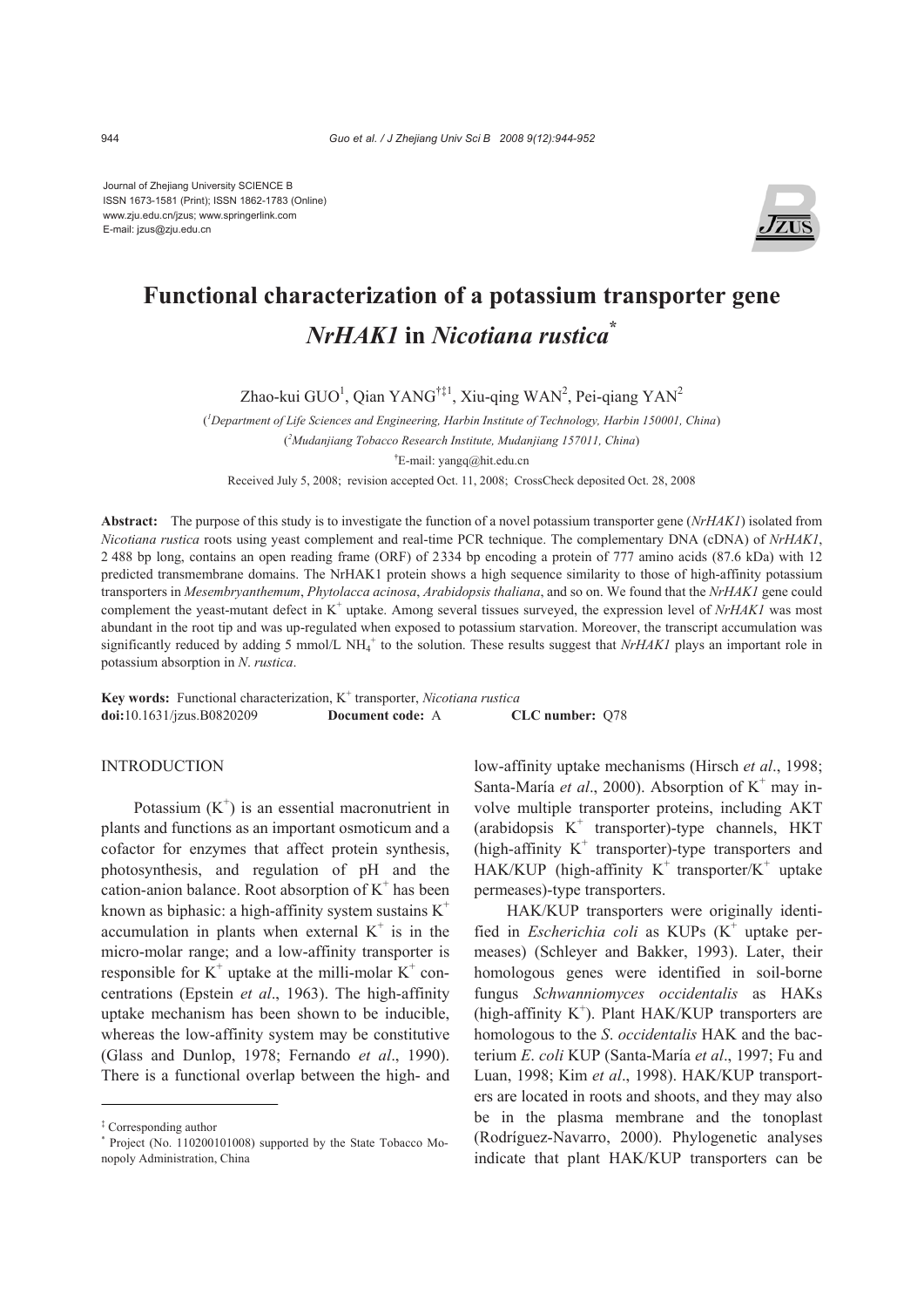classified into four clusters (Rubio *et al*., 2000). Hydrophobicity plots show that the HAK/KUP protein contains 12 putative transmembrane domains (Kim *et al*., 1998; Rubio *et al*., 2000).

The purpose of this study was to investigate the function of a novel potassium transporter gene (*NrHAK1*) isolated from the root of *Nicotiana rustica*, which has higher potassium content than any other species of tobacco. We isolated and analyzed the *NrHAK1* cDNA, performed functional complementation tests in yeast, and determined the *NrHAK1* transcription levels under different ionic environments.

#### MATERIALS AND METHODS

### **Strains and media**

The *E*. *coli* strain *DH5α* was used for plasmidic DNA propagation. *E*. *coli* cells were cultured in Luria-Burtani (LB) medium with an appropriate antibiotic for selecting transformants. A *Saccharomyces cerevisiae* mutant strain *trk1Δtrk2Δ*, which was obtained from *EGY48* (*MATα*, *his3 trp1 ura3-52 leu::pLeu2-LexAop6*) (Invitrogen, CA, USA) by gene disruption, was the recipient strain for the yeast shuttle vector pPC87 plasmid. Yeast cells were grown in rich medium YPD [1% (w/w) yeast extract,  $2\%$  (w/w) peptone and  $2\%$  (w/w) glucose] or mineral medium APG (10 mmol/L arginine, 8 mmol/L phosphoric acid, 2% (w/w) glucose, 2 mmol/L  $MgSO<sub>4</sub>$ , 1 mmol/L KCl, 0.2 mmol/L CaCl<sub>2</sub>, trace minerals and vitamins, pH 4.0). The APG basic medium containing neither  $K^+$  nor Na<sup>+</sup> was added as indicated, and was adjusted to pH 4.0 with diluted acetic acid. The effect of  $NH<sub>4</sub><sup>+</sup>$  on the mutant strain was examined with ammonium as the nitrogen source in place of arginine. Solid media contained 1.5% (w/w) agar.

# **Isolation of** *NrHAK1*

Manipulation of nucleic acids was performed according to the standard protocols or the manufacturer's instructions. The total RNA was isolated from the K+ -starvated roots of *Nicotiana rustica* with the RNeasy Plant Mini Kit (Qiagen, Germany) and then treated with Dnase I (Promega, USA) to remove any remaining genomic DNA. The concentration of RNA

was determined by the spectro-photometric analysis at the wavelength of 260 nm. As the template for polymerase chain reaction (PCR) amplification, the first-strand complementary DNA (cDNA) was synthesized from 2 μg total RNA with the SMART RACE cDNA Amplification Kit (Clontech, CA, USA). Degenerate primers for PCR were designed based on two conserved regions of HAK/KUP potassium transporters among several species. The primer for Kup1F was 5′-GCTGATGATAA(Y)GG(W)GA (R)GG(W)GG(W)AC(W)TTTGC-3′, deduced from the sense amino acid sequence GVVYGDL; and the primer for KuP3R was 5′-ATAAT(R)CTAAA(W) GT(W)GC(W)GAAAT-3′, corresponding to the sense amino acid sequence MFADLGHF. The gene-specific primers (GSPs) were designed based on degenerate PCR products. The 5′- and 3′-RACE PCRs were performed with the GSPs and the universal primers (UPs) supplied in the SMART RACE cDNA Amplification Kit (Clontech, CA, USA). A full-length cDNA of 2488 bp was obtained and named *NrHAK1*. The nucleotide sequence was deposited in the National Center for Biotechnology Information (NCBI) database (accession No. DQ535884).

#### **Amino acid sequence analysis**

Multiple sequence alignments of amino acid sequences were generated by the CLUSTALW program (http://www.ebi.ac.uk/clustalw/), and the phylogenetic tree was produced by Tree View based on complete amino acid sequences. The BOXSHADE program (http://www.ch.embnet.org/software/BOX\_ form.html) was used to analyze conserved amino acid regions after the initial alignment was obtained.

#### **Vector construction**

The full-length *NrHAK1* was amplified with the open reading frame (ORF) primers 5′-AAGAATTCA TGTTACCCATGTTTGAAAA-3′ and 5′-AAAGA GCTCTTATACATGGTAAATCATTCC-3′ with the first-strand cDNA as a template. After the amplified gene was purified from agarose gel, the products were digested with *Eco*RI and *Sac*I and inserted into the yeast shuttle vector pPC87 plasmid that was digested in the same way. Fidelity of the constructs was checked by DNA sequencing, and the obtained plasmid was designated as pPCHAK.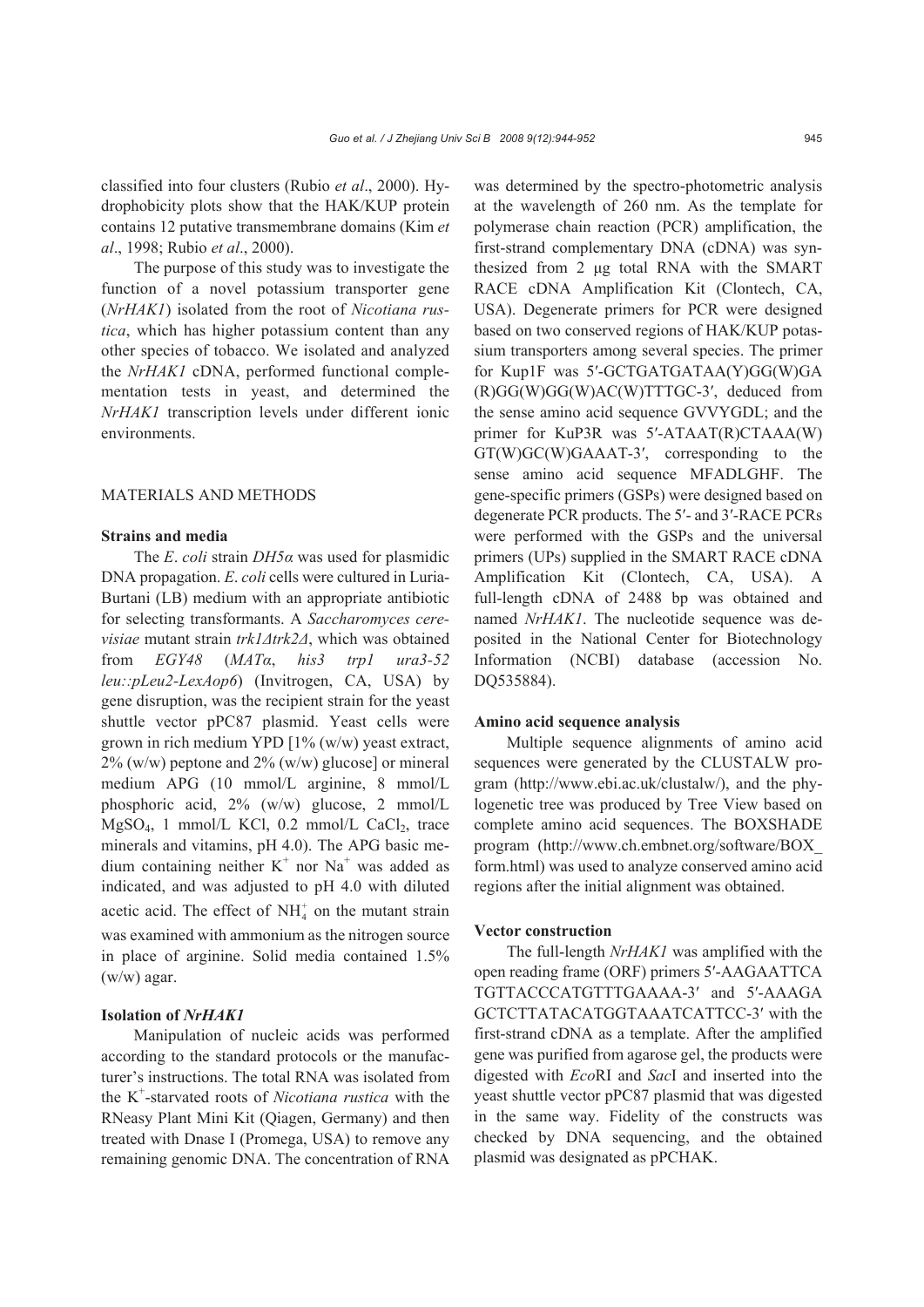#### **Expression of** *NrHAK1* **in yeast**

For the functional complementation analysis, the plasmid pPCHAK was introduced into the mutant yeast strain *EGY4 trk1Δtrk2Δ* with the lithium acetate method (Gietz *et al*., 1995). The transformed yeast cells were selected in APG medium and then harvested and adjusted to  $OD_{600}$  (optical density at 600 nm)=0.8 with double-distilled water. A serial of 10-fold dilutions of the strains starting at  $OD_{600}=0.8$ were prepared, and 5 μl of each dilution was spotted onto the solid APG basic medium supplemented with selected amounts of  $K^+$ , Na<sup>+</sup> and NH<sup>+</sup><sub>4</sub> provided as chloride salts. Cultures were grown at 30 °C for 7 d.

#### **Salt stress experiments**

Tobacco seeds were surface-sterilized [5% (w/w) sodium hypochloride] and germinated in vermiculite soaked with modified one-third strength Hoagland solution containing 2.5 mmol/L KNO<sub>3</sub>, 1.0 mmol/L  $Ca(NO<sub>3</sub>)<sub>2</sub>$ , 2 mmol/L MgSO<sub>4</sub>, 100 µmol/L EDTA-FeNa (ethylene diamine tetraacetic acid ferric sodium salt), 200  $\mu$ mol/L KH<sub>2</sub>PO<sub>4</sub>, 50  $\mu$ mol/L H<sub>3</sub>BO<sub>3</sub>, 0.5 μmol/L CuSO4, 2 μmol/L MnSO4, 0.5 μmol/L  $Na<sub>2</sub>MoO<sub>4</sub>$ , 0.1 µmol/L CaCl<sub>2</sub>, 2 µmol/L ZnSO<sub>4</sub> and 0.1 μmol/L KI. Experiments were carried out in a photoperiod with light:dark=16:8 (25 °C). Threeweek-old seedlings were transferred to the hydroponic culture for ionic environmental experiments. Solutions of  $KNO_3$  (2.5 mmol/L) and  $KH_2PO_4$ (200 μmol/L) were replaced by the ones with the same concentrations of  $Ca(NO<sub>3</sub>)<sub>2</sub>$  and  $Ca(H<sub>2</sub>PO<sub>4</sub>)<sub>2</sub>$  for  $K<sup>+</sup>$  deprivation treatment. In the salt stress experiment, 100 mmol/L  $\mathrm{Na}^+$  or 5 mmol/L  $\mathrm{NH}_4^+$  was prepared by adding NaCl or NH4Cl to the modified one-third Hoagland solution up to the concentration indicated. Treatments were performed by transferring seedlings to each solution. Seedling roots were harvested after two days of treatments. Total RNA was isolated and subjected to the *NrHAK1* expression analysis with real-time PCR.

# **Rb+ uptake experiments**

The strains contained the empty vector and the vectors containing *NrHAK1* cDNAs were grown in YPD medium. After 30-min  $K^+$  starvation, the cells were suspended in a 2% (w/w) glucose, 10 mmol/L MES [2-(*N*-morpholine)-ethane sulphonic acid] buffer brought to pH 6.0 with  $Ca(OH)_{2}$ . After the addition of

RbCl to a final concentration of 0, 7.5, 15, 30, 60, 90, 120, or 180 μmol/L for 5 min, 1 ml sample cells in the absence or presence of two concentrations of  $K^+(25)$ and 50 μmol/L) were taken, filtered through the 0.8-µm pore nitrocellulose membrane filters (Millipore, MA, USA), and washed with 20 mmol/L MgCl<sub>2</sub>. The filters were incubated overnight in 0.1 mol/L HCl, and the concentration of  $Rb^+$  or  $K^+$  was determined based on atomic emission of acid-extracted cells by a Perkin-Elmer 5500 spectrophotometer (Boston, MA, USA). The average value of three independent experiments was reported.

#### **Real-time PCR**

To generate the standard curves, the PCR products of *NrHAK1* and tobacco β-actin (accession No. AB158612, used as a house-keeping gene for normalization) were purified with the QIA Quick Spin Purifying Kit (Qiagen, Germany). The concentration of purified DNA fragments was determined and further adjusted to  $10^2$ ,  $10^3$ ,  $10^4$ ,  $10^5$ , and  $10^6$  copies per microliter according to the *OD*<sub>260</sub> of PCR products and the amounts of four nuclei acids in the DNA fragment. The primers used in the qRT-PCR (realtime quantity PCR) were as follows: NrHAK1*-*F, 5′-CCTTATTGTGCCGTCATGCC-3′; NrHAK1-R, 5′-CTGAGATTGCAGGAGTAAGG-3′; ACT-F, 5′- GATCTTGCTGGTCGTGATCT-3′; and ACT-R, 5′- ACTTCCGGACATCTGAACCT-3′. The Ct (cycle threshold) values were estimated at a threshold value of 0.1, which was at least twice as high as the detection limit (corresponding to 10 times the standard deviation of the fluorescence in cycles 1~10). The *NrHAK1* expression level in each sample was calculated as a ratio of the copy number of *NrHAK1* to that of β-actin. Statistical analyses were performed in SPSS (version 10.0 for Microsoft Windows). Data were presented as the mean±*SE* (standard error) and *P*<0.05 was considered statistically significant. After PCR, all reaction products were analyzed by agarose gel electrophoresis to confirm that only the expected PCR products were produced.

## RESULTS

#### **Analysis of the** *NrHAK1* **amino acid sequence**

We first isolated a 0.73-kb cDNA fragment by RT-PCR, whose translated sequence showed a high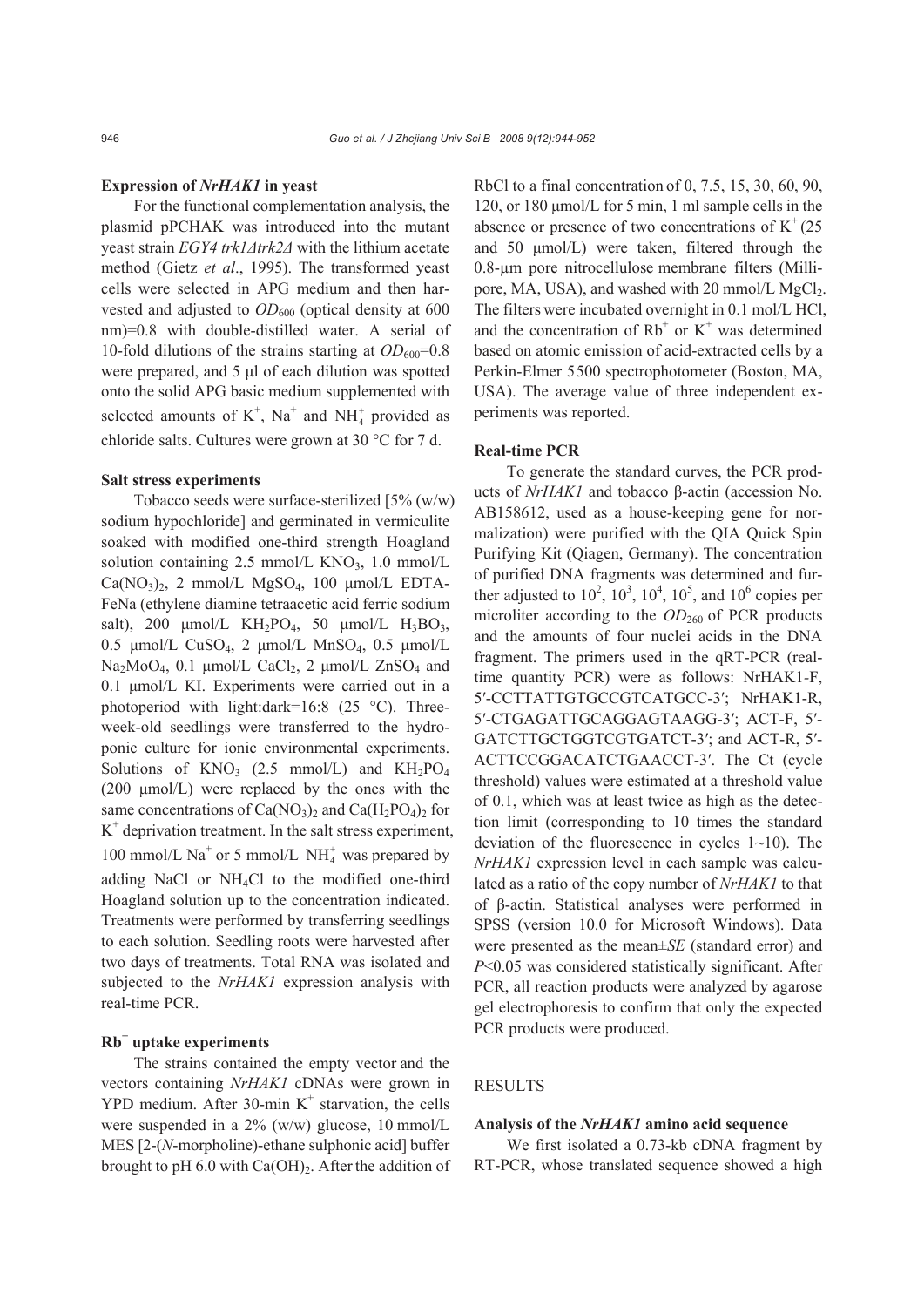sequence similarity to HAK/KUP potassium transporters of *Mesembryanthemum*, *Phytolacca acinosa* and *Arabidopsis thaliana*, and so on. The fragment was further extended by 5'- and 3'-RACE amplification, leading to a full-length cDNA of 2488 bp containing a 2334-bp ORF (777 amino acids). A BLASTx search for protein sequences related to *NrHAK1* revealed a moderate sequence similarity to the HAK/KUP transporters. *NrHAK1* appears to share a homology with HAK-type proteins in other plants: the similarity to *Arabidopsis* HAK/KUP transporters varies from 60% to 87% and the identity from 41% to 76%, respectively. *NrHAK1* shows a particularly high homology to *AtHAK8* (76% identity).

The existence of closely related orthologs among different species suggests that HAK/KUP transporters are highly conserved not only in structure but also maybe in function. According to Rubio *et al*.(2000), all plant HAK/KUP transporters fall into four clusters. Fig.1 shows the phylogenetic relationships among *NrHAK1* and other HAK/KUP proteins in *Arabidopsis thaliana*, *Phytolacca*, *Mesembryanthemum*, and *Hordeum vulgare*, indicating that the NrHAK1 protein belongs to Group II. NrHAK1 appears to be in the same cluster of *PaHAK1*, *McHAK1*, *AtHAK8* and *AtHAK6*.



**Fig.1 Phylogenetic analysis of the potassium transporter** The bootstrapped tree was produced by CLUSTALW with 1000 repetitions. A consensus tree for plant HAKs was generated with TREEVIEW software. The origins of the proteins are as follows: AtKup1 (At2g30070), AtKup2 (At2g40540), AtKup4 (At4g23640), AtKup3 (AAF19432), AtHAK5 (AAF19432), AtKup5 (At4g33530), AtHAK6 (At1g70300), AtKup7 (At5g09400), AtHAK8 (At5g14880), AtKup9 (At4g19960), AtKup10 (At1g31120), AtKup11 (At2g35060), AtKup12 (At1g60160), HvHAK1 (AF025 292), PaHAK1 (AAX13997), McHAK1 (AF367864), and NrHAK1 (DQ535884)

# **Functional complementation of** *NrHAK1* **in yeast mutants**

The *NrHAK1* cDNA was inserted into the yeast expression vector pPC87 and transformed into the mutant strain *EGY4 trk1Δtrk2Δ*. Our results show that all strains grew at similar rates in the medium containing 50 mmol/L KCl (Fig.2a). The growth of mutant strains lacking the  $K^+$  transporters *trk1* and *trk2* was rescued by the *NrHAK1* expression in 0.1 mmol/L  $K^+$  medium (Fig.2b), whereas the mutants containing the empty vector pPC87 did not grow at the concentration of 0.1 mmol/L  $K^+$ . Thus, we confirmed that *NrHAK1* was able to support yeast growth at a concentration as low as  $0.1$  mmol/L K<sup>+</sup> in the culture medium, suggesting that the *NrHAK1* protein functioned as a potassium transporter in *N*. *rustica*.



**Fig.2 Complementation of the yeast mutant strain by**  *NrHAK1*

Ten-fold dilution series of cell suspensions were prepared from yeast *EGY48* [wild type (WT)], mutant yeast *EGY4 trk1Δtrk2Δ* transformed with *NrHAK1* (pPCNrHAK) and mutant strain with empty pPC87 plasmid (pPC87). Suspensions were spotted on solid APG medium (pH 4.0) supplemented with (a) 50 mmol/L or (b) 0.1 mmol/L KCl. The plates were incubated at 30 °C for 7 d

As shown in Fig.3, during potassium starvation treatments, the rate of  $Rb^+$  influx in the  $K^+$ -uptakedeficient yeast mutant with overexpressing *NrHAK1* was fitted to a Michaelis-Menten function. We also found that the rate of Rb<sup>+</sup> influx in *NrHAK1* transformant was four times larger than that in the control cells and had an apparent  $K_m$  of 27.6 µmol/L for Rb<sup>+</sup>.

Fig.4 shows that the yeast-expressed *NrHAK1* mediated the high-affinity  $Rb^+$  uptake and it was competitively inhibited by  $K^+$  at micromolar concentrations.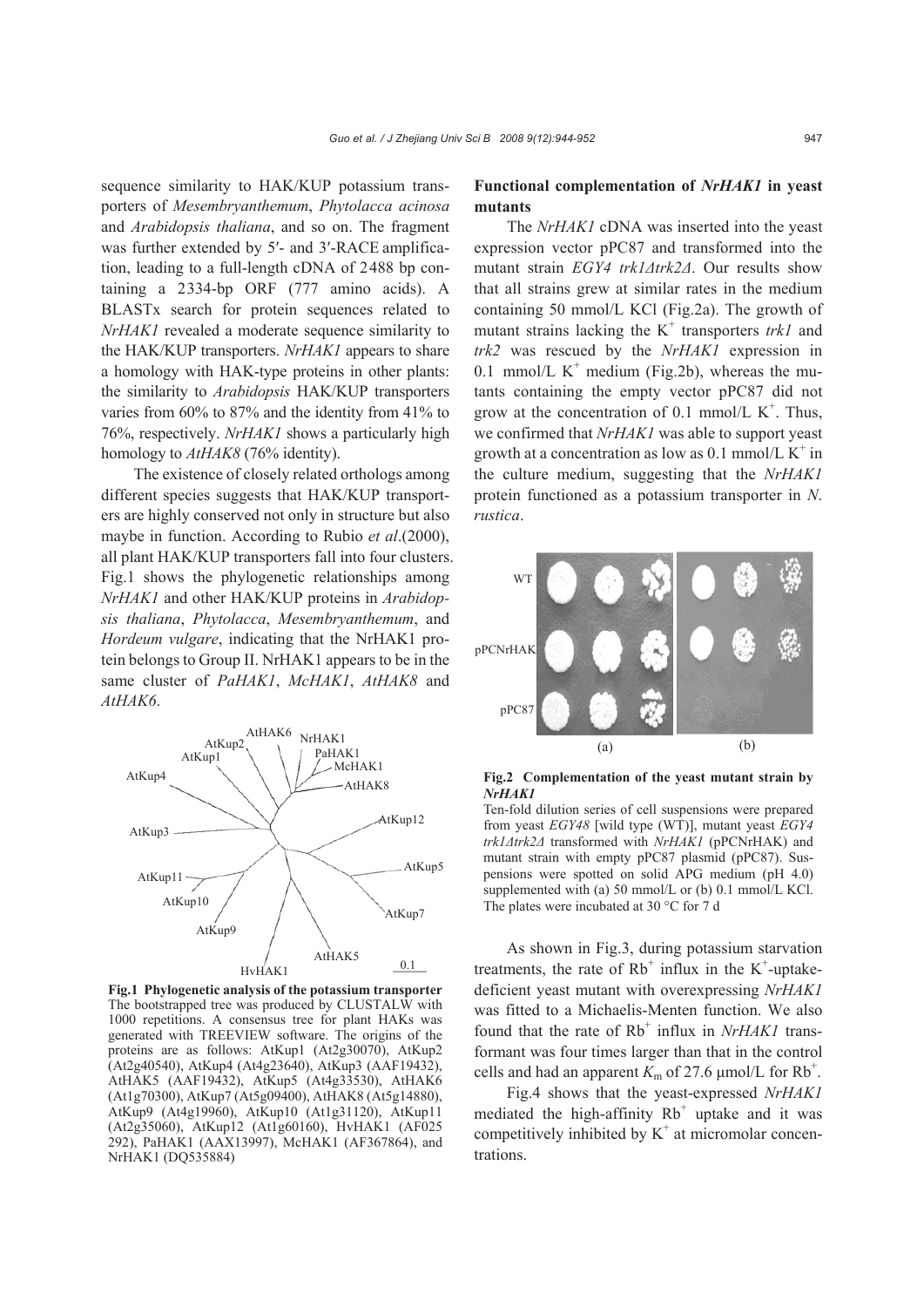

Fig.3 *NrHAK1* mediated Rb<sup>+</sup> influx in yeast

Rb+ uptake in the mutant yeast strain *EGY48 trk1Δtrk2Δ* transformed with *NrHAK1* (NrHAK) or with the empty



**Fig.4 Competitive inhibition of** *NrHAK1* **mediated Rb+ uptake by micromolar concentrations of K+**

Concentration dependence of the initial rates of  $Rb^+$ uptake exhibited by the yeast potassium transport mutant transformed with the *NrHAK1* cDNA in the absence or presence of two concentrations of  $K^+(25 \text{ and } 50 \text{ µmol/L})$ 

# **Growth of** *NrHAK1* **transformant in the presence of Na<sup>+</sup> or <sup>+</sup> NH4**

It has been reported that the non-specific uptake of potassium into cells is impaired when high extracellular concentrations of competing monovalent cations are available (Wang *et al*., 2000). We investtigated the growth patterns of *NrHAK1* transformant strains in the medium containing 100 mmol/L NaCl or 5 mmol/L NH4Cl. We found that *NrHAK1* conferred on the yeast mutant a capacity to grow as fast as the wild-type strain in the NaCl medium (Fig.5a), but not in the NH4Cl medium (Fig.5b). This inhibition of the  $NrHAKI$ -mediated  $K^+$  uptake by ammonium is consistent with the ammonium inhibition in other plant roots (Rufty *et al*., 1982).



**Fig.5 Growth of** *NrHAK1* **transformant in the presence of Na<sup>+</sup> or NH**<sup>+</sup><sub>4</sub>

Ten-fold dilution series of cell suspensions were prepared from yeast *EGY48* [wild type (WT)], mutant yeast *EGY48 trk1Δtrk2Δ* transformed with *NrHAK1* (pPCNrHAK) and mutant strain with empty pPC87 plasmid (pPC87). Suspensions were spotted on solid APG medium (pH 4.0, containing 50 mmo/L KCl) supplemented with (a) 100 mmol/L NaCl or (b) 5 mmol/L NH4Cl. The plates were incubated at 30 °C for 7 d

#### **Specific expression of** *NrHAK1* **in** *N***.** *rustica*

We performed the real-time PCR analysis on reverse-transcribed RNA isolated from roots (R), root tips (RT), young leaves (YL), old leaves (OL) and flowers (F) with the gene-specific primers. Through analyzing the expression data, we found that the *NrHAK1* transcripts were most abundant in the root tip of seedlings (Fig.6).



**Fig.6 mRNA analysis of** *NrHAK1* **in organs of** *N***.** *rustica* Ten-μg aliquots of total RNA from roots (R), root tips (RT), young leaves (YL), old leaves (OL) and flowers (F) were subjected to real-time PCR quantification of *NrHAK1*. The relative amounts were calculated and normalized with a ratio of copy number of *NrHAK1* to that of β-actin. Data were presented as mean±*SE* of triplicate measurements  $(n=15)$ . The presence of the same letter on two columns indicates the absence of significant differences at *P*=0.05

## **Expression patterns of** *NrHAK1* **under different ionic environments**

Involvement of *NrHAK1* in response to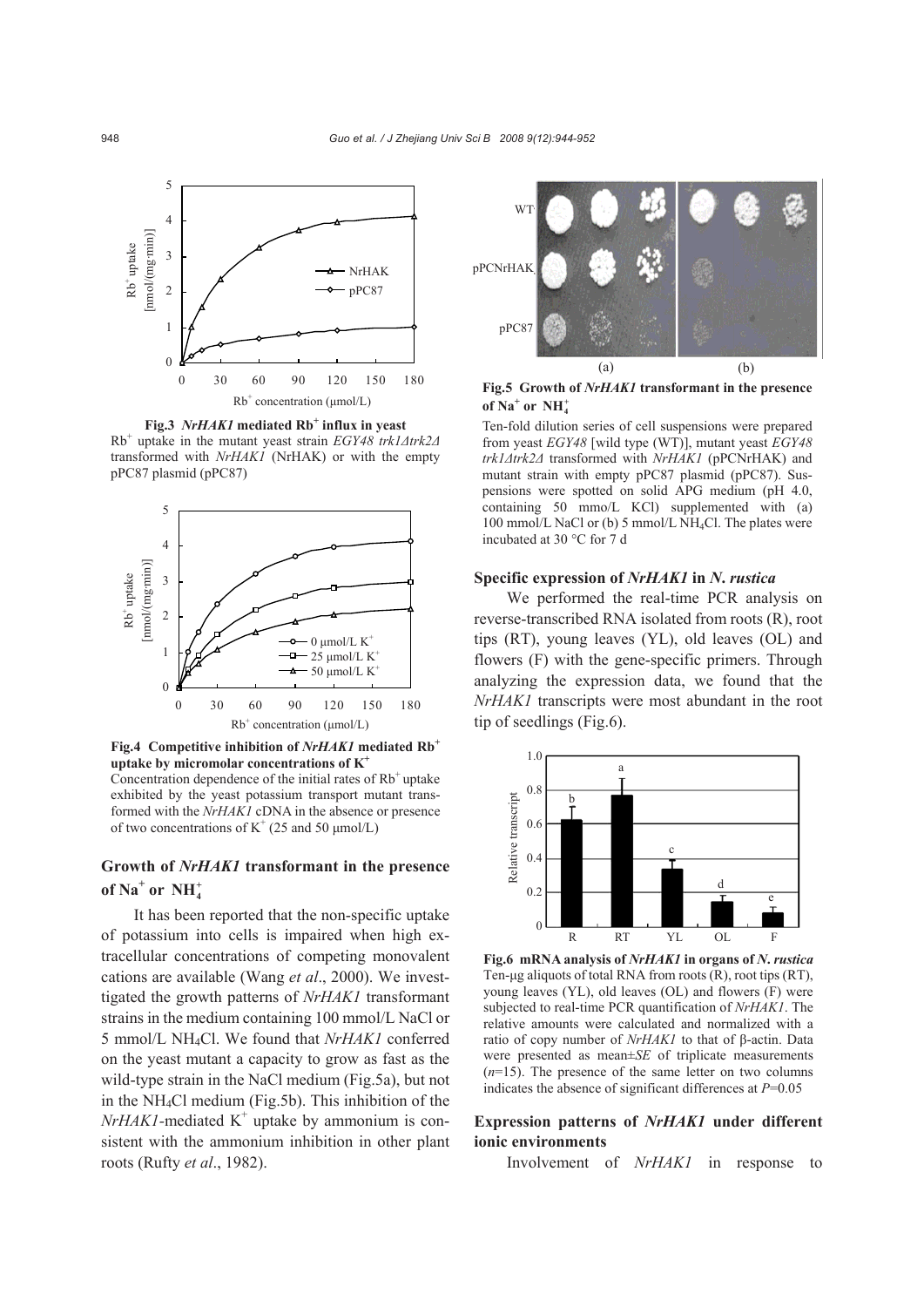environmental conditions was tested by examining the effects of potassium, sodium, and ammonium on *NrHAK1* expression in the root of *N*. *rustica*. Comparing the relative transcript abundance of treatments [(+K<sup>+</sup>+ NH<sub>4</sub><sup>+</sup>) vs (+K<sup>+</sup>- NH<sub>4</sub><sup>+</sup>) and (-K<sup>+</sup>+ NH<sub>4</sub><sup>+</sup>) vs  $(-K^+$  - NH<sup>+</sup><sub>4</sub>), as shown in Fig.7a], we found that the *NrHAK1* transcription was sharply decreased by the addition of  $NH<sub>4</sub><sup>+</sup>$ . This is consistent with previous studies suggesting that  $NH<sub>4</sub><sup>+</sup>$  blocks the high-affinity  $K<sup>+</sup>$  uptake systems and has an inhibitory effect on

plant growth, especially in low  $K^+$  environments (Hirsch *et al*., 1998; Santa-María *et al*., 2000). Additionally, in plants grown in solution without  $NH_4^+$  $(-K^+$  - NH<sup>+</sup><sub>4</sub>), the *NrHAK1* transcription level was reduced to  $25\%$  by adding 2.5 mmol/L K<sup>+</sup>  $(+K^+-NH_4^+)$ . This indicates that transcription of *NrHAK1* was more abundant in tobacco roots subjected to potassium starvation, which was supported by the comparison of  $(+K^+ + NH_4^+)$  vs  $(-K^+ + NH_4^+)$ and  $(+K^+ + Na^+)$  vs  $(-K^+ + Na^+)$  (as shown in Fig.7b).



Plants were treated with solutions lacking potassium in combination with added  $Na<sup>+</sup>$  or  $NH<sup>+</sup><sub>4</sub>$  stresses, including absence  $(-K^+)$  or 2.5 mmol/L KCl  $(+K^+)$ , absence  $(-Na^+)$  or 100 mmol/L NaCl  $(+Na^+)$  and absence  $(-NH_4^+)$  or 5 mmol/L NH<sub>4</sub>Cl  $( +NH<sub>4</sub>)$ , for 2 d. Total RNA extracted from roots was subjected to real-time PCR to analyze the expression of *NrHAK1*. The relative transcripts were calculated and normalized with a ratio of the copy number of *NrHAK1* to that of β-actin. Data are presented as mean $\pm$ *SE* of triplicate measurements ( $n=12$ ). The presence of the same letter on two columns indicates the absence of significant differences at *P*=0.05

# DISCUSSION

Plants have developed flexible strategies to deal with changes in their environment and to minimize adverse effects of nutrient deficiency and excess toxic ions. Adaptive response includes a significant alteration in gene expression, particularly for membrane transporters responsible for the uptake, efflux, and translocation of beneficial and toxic minerals (Maathuis *et al*., 2003). Many inorganic nutrient transporters in plants are encoded by multi-gene families whose members often exhibit strongly overlapping expression patterns. Studiesin plants and microorganisms have shown that these transporters have a wide variety of functional properties, including both high- and low-affinity  $K^+$  transports (Fu and Luan, 1998; Senn *et al*., 2001). The difference in functional properties and spatial distributions of the transport systems is thought to allow the fine tuning of K+ under varying environmental conditions in different plant tissues. Plant HAK/KUP transporter genes have been cloned and characterized from *Arabidopsis thaliana* (*AtHAK1-13*), *Hordeum vulgare* (*HvHAK1-2*), *Oryza sativa* (*OsHAK1-17*), *Lycopericon esculentum* (*LeHAK5*), *Capsicum annuum*  (*CaHAK1-2*) and *Mesembryanthemum crystallinum*  (*McHAK1-4*) (Su *et al*., 2002). Most of the HAK transporters characterized so far are high-affinity  $K^+$ ones, and only a few of them are low-affinity  $K^+$ transporters (Santa-María *et al*., 1997; Senn *et al*., 2001). As recently proposed (Rubio *et al*., 2000; Banuelos *et al*., 2002), all HAK/KUP transporters can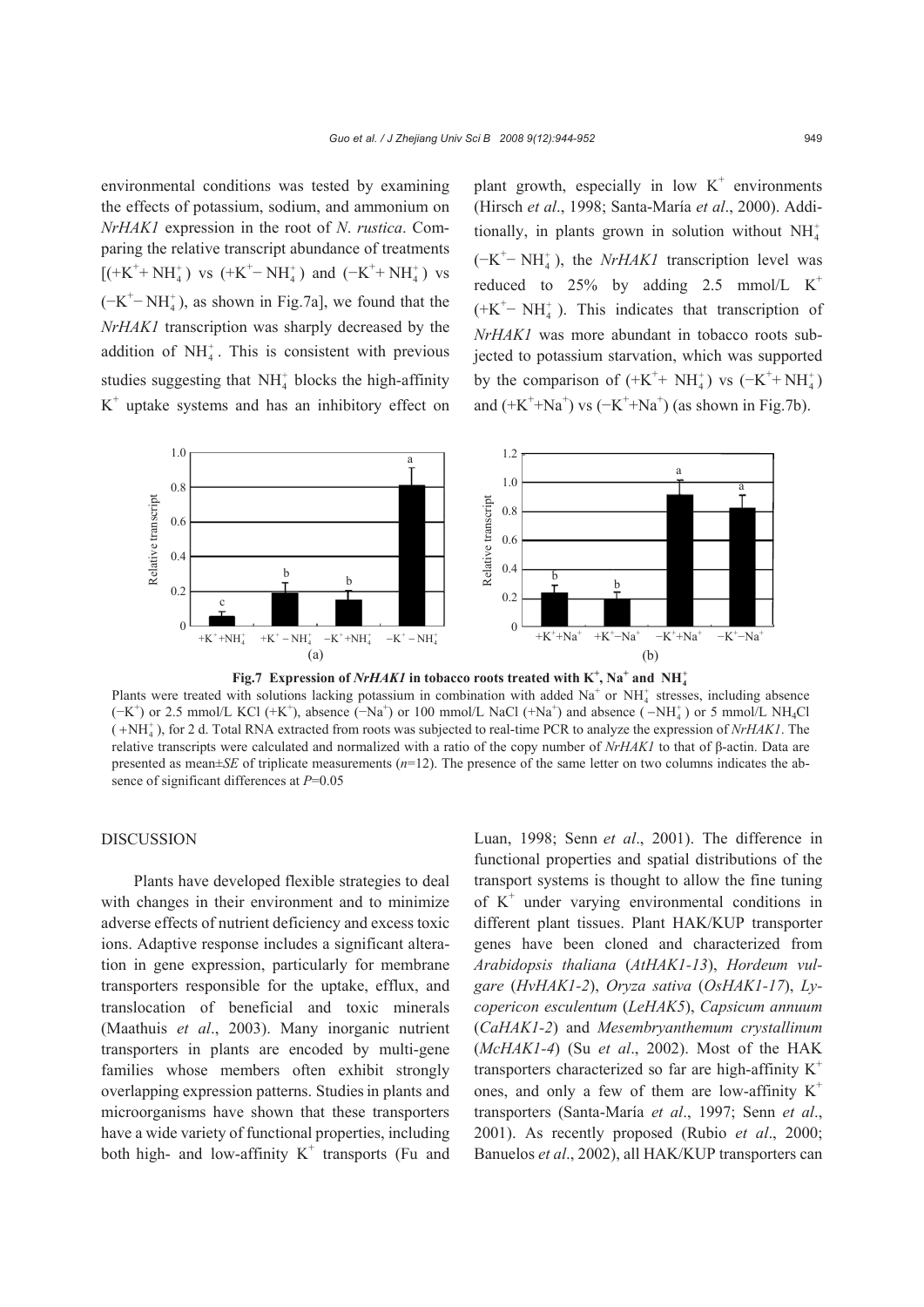be grouped into four clusters. The cluster I genes such as *OsHAK1*, *HvHAK1*, *CaHAK1* and *AtHAK5* are involved in high-affinity  $K^+$  uptake. For these transporters, the  $K_m$  values for K<sup>+</sup> are 6, 27, 6.2 and 24 μmol/L, respectively (Banuelos *et al*., 2002; Martínez-Cordero *et al*., 2004; Gierth *et al*., 2005), which are remarkably close to the  $K<sub>m</sub>$  range (4 to 35)  $\mu$ mol/L) for the high-affinity K<sup>+</sup> uptake systems (Epstein *et al*., 1963). The affinity of cluster II HAK/KUP transporters for  $K^+$  is less clearly defined. For this cluster, the barley transporter HvHAK2 has been reported to facilitate low-affinity transport with a *K*<sup>m</sup> of 5 mmol/L for K+ (Rubio *et al*., 2000; Senn *et al*., 2001). Growth of the *E*. *coli* and yeast mutants is restored at micromolar  $K^+$  concentrations by expressing cluster II genes such as *AtKT/HAK/KUP1*, *AtKT/HAK/KUP2*, *AtKT/HAK/KUP4* and *McHAK1*, *McHAK2*, *McHAK4* (Ahn *et al*., 2004; Su *et al*., 2002). Transgenic *Arabidopsis* suspension cells with over-expressing *AtKUP1* showed an increased Rb<sup>+</sup> uptake at micromolar concentrations with an apparent *K*m of 22 μmol/L, indicating that *AtKUP1* encodes a high-affinity K<sup>+</sup> uptake (Kim *et al.*, 1998). But when expressed in a yeast mutant, *AtKUP1* was shown to mediate a dual-affinity  $K^+$  transporter (Fu and Luan, 1998). The expression of *AtKUP3*, which belongs to cluster II, was up-regulated by  $K^+$  starvation treatment (Kim *et al*., 1998). Several studies have confirmed that different members of HAK/KUP transporters have tissue-specific expression patterns (Kim *et al*., 1998; Rigas *et al*., 2001; Langer *et al*., 2002; Su *et al*., 2002). *Arabidopsis AtKT2* was found in roots and leaves (Quintero and Blatt, 1997), whereas *Arabidopsis AtKUP1* was predominantly expressed in roots. The barley *HvHAK1* was only detected in roots. At the transcript level, many genes encoding  $K^+$ channels and transporters are known to be regulated by external K+ (Pilot *et al*., 2003). The transcription of some members of the HAK/KUP family in *Arabidopsis*, *Oryza sativa* and *Lycopersicon esculentum* are up-regulated in response to  $K^+$  deprivation (Kim *et al.*, 1998; Maathuis *et al*., 2003; Qi *et al*., 2008; Banuelos *et al.*, 2002; Wang *et al.*, 2002). High-affinity K<sup>+</sup> uptake activity of both *Arabidopsis AtKUP1* and barley *HvHAK1* is inhibited by millimolar concentrations of  $Na<sup>+</sup>$  when these transporters are expressed in yeast cells (Santa-María *et al*., 1997; Fu and Luan,

1998; Fulgenzi *et al*., 2008). In *Mesembryanthemum crystalline*, *HAK* gene expression increases transiently in response to high salt concentrations (Su *et al*., 2002; Rodríuez-Navarro and Rubio, 2006). HAK  $K^+$  transporters are NH<sup>+</sup> sensitive for  $K^+$  uptake in contrast to the  $K^+$  channel that is insensitive to  $NH_4^+$ (Santa-María *et al*., 2000). The inhibition of the Ca-HAK1 expression by external  $NH<sub>4</sub><sup>+</sup>$  has been reported (Martínez-Cordero *et al*., 2005). LeHAK5, a high-affinity  $K^+$  uptake system in tomato plants, is induced in  $K^+$ -starvated plants, and the presence of  $NH<sub>4</sub><sup>+</sup>$  in the growth solution further increases Le-HAK5 expression (Nieves-Cordones *et al*., 2007).

In this study, we found that the transcription of *NrHAK1* in *N*. *rustica* was primarily accumulated in root tips and the expression of *NrHAK1* was induced by  $K^+$  starvation or high salt stress. The parsimony analysis of *NrHAK1* with the *Arabidopsis* HAK/KUP family confirmed that *NrHAK1* maintained a high amino acid sequence identity to *AtHAK6*, a K+ transporter belonging to cluster II. The rate of  $Rb^+$ influx of *NrHAK1* transformant was competitively inhibited by  $K^+$  at micromolar concentrations and had an apparent  $K_m$  of 27.6  $\mu$ mol/L for Rb<sup>+</sup>. Therefore, our results suggest that *NrHAK1* isolated in this study functions as a high-affinity  $K^+$  transporter.

#### ACKNOWLEDGEMENT

We would thank Dr. Quan-hong YAO (Shanghai Academy of Agricultural Sciences) for kindly providing *Saccharomyces cerevisiae* strain *EGY48* and the *trk1Δtrk2Δ* mutant strain. We would also thank Jing MA and Bao-xin YANG (Mudanjiang Tobacco Research Institute, Mudanjiang, China) for their technical assistance.

#### **References**

- Ahn, S.J., Shin, R., Schachtman, D., 2004. Expression of *KT/KUP* genes in *Arabidopsis* and the role of root hairs in K+ uptake. *Plant Physiol*., 1**34**(3):1135-1145. [doi:10. 1104/pp.103.034660]
- Banuelos, M.A., Garciadeblas, B., Cubero, B., Rodriguez-Navarro, A., 2002. Inventory and functional characterization of the *HAK* potassium transporters of rice. *Plant Physiol*., **130**(2):784-795. [doi:10.1104/pp.007781]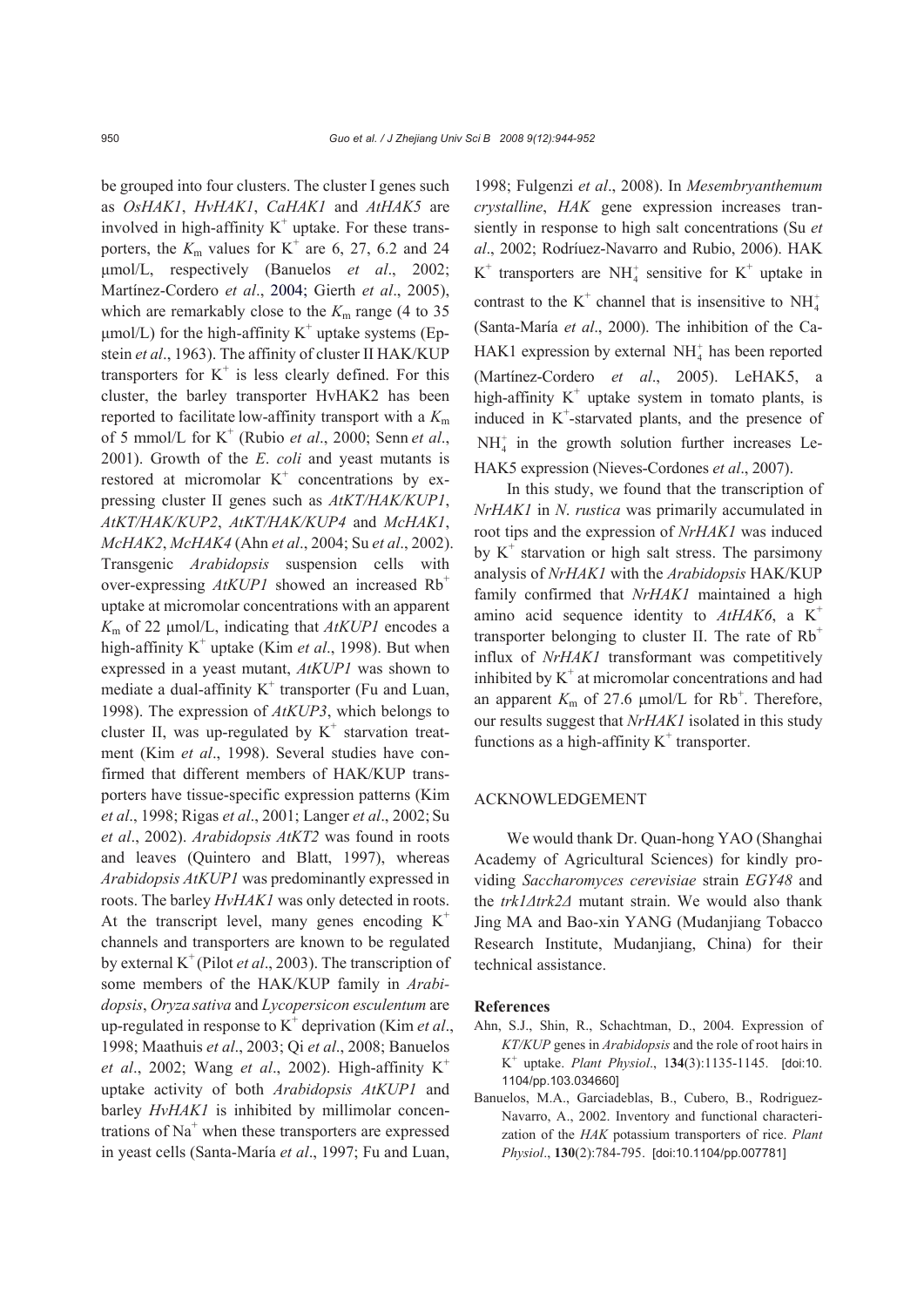- Epstein, E., Rains, D.W., Elzam, O.E., 1963. Resolution of dual mechanisms of potassium absorption by barley roots. *Proc*. *Natl*. *Acad*. *Sci*., **49**(5):684-692. [doi:10.1073/pnas. 49.5.684]
- Fernando, M., Kulpa, J., Siddiqi, Y.M., Glass, A.D.M., 1990. Potassium-dependent changes in the expression of membrane-associated proteins in barley roots. *Plant Physiol*., **92**(4):1128-1132.
- Fu, H.H., Luan, S., 1998. AtKUP1: a dual-affinity K<sup>+</sup> transporter from *Arabidopsis*. *The Plant Cell*, **10**(1):63-73. [doi:10.2307/3870629]
- Fulgenzi, F.R., Peralta, M.L., Mangano, S., Danna,C.H., Vallejo, A.J., Puigdomenech, P., Santa-María, G.E., 2008. The ionic environment controls the contribution of the barley HvHAK1 transporter to potassium acquisition. *Plant Physiol.*, **147**(1):252-262. [doi:10.1104/pp.107. 114546]
- Gierth, M., Maser, P., Schroeder, J.I., 2005. The potassium transporter AtHAK5 functions in  $K^+$  deprivation-induced high-affinity  $K^+$  uptake and AKT1  $K^+$  channel contribution to K+ uptake kinetics in *Arabidopsis* roots. *Plant Physiol*., **137**(3):1105-1114. [doi:10.1104/pp.104.057216]
- Gietz, D.R., Schiestl, R.H., Willems, A.R., Woods, R.A., 1995. Studies on the transformation of intact yeast cells by the LiAc/SS-DNA/PEG procedure*. Yeast*, **11**(4):355-360. [doi:10.1002/yea.320110408]
- Glass, A.D.M., Dunlop, J., 1978. The influence of potassium content on the kinetics of potassium influx into excised ryegrass and barley roots. *Planta*, **141**(1):117-119. [doi: 10.1007/BF00387753]
- Hirsch, R.E., Lewis, B.D., Spalding, E.P., Sussman, M.R., 1998. A role for the *AKT1* potassium channel in plant nutrition. *Science*, **280**(5365):918-921. [doi:10.1126/ science.280.5365.918]
- Kim, E.J., Kwak, J.M., Uozumi, N., Schroeder, J.I., 1998. *AtKUP1*: an *Arabidopsis* gene encoding high affinity potassium transport activity. *The Plant Cell*, **10**(1):51-62. [doi:10.2307/3870628]
- Langer, K., Ache, P., Geiger, D., 2002. Poplar potassium transporters capable of controlling  $K^+$  homeostasis and K+ -dependent xylogenesis. *The Plant Journal*, **32**(6): 997-1009. [doi:10.1046/j.1365-313X.2002.01487.x]
- Maathuis, F.J., Filatov, V., Herzyk, P., Krijger, G., Axelsen, K.B., Chen, S., Green, B.J., Yi, L., Madagan, K.L., Sanchez-Fernandez, R., *et al*., 2003. Transcriptome analysis of root transporters reveals participation of multiple gene families in the response to cation stress. *The Plant Journal*, **35**(6):675-692. [doi:10.1046/j.1365-313X. 2003.01839.x]
- Martínez-Cordero, M.A., Martínez, V., Rubio, F., 2004. Cloning and functional characterization of the highaffinity K<sup>+</sup> transporter HAK1 of pepper. *Plant Molecular Biology*, **56**(3):413-421. [doi:10.1007/s11103-004-3845-4]
- Martínez-Cordero, M.A., Martinez, V., Rubio, F., 2005.

High-affinity K<sup>+</sup> uptake in pepper plants. *Journal of Experimental Botany*, **56**(416):1553-1562. [doi:10.1093/jxb/ eri150]

- Nieves-Cordones, M., Martínez-Cordero, A.M., Martínez, V., Rubio, F., 2007. An  $NH<sub>4</sub>$  -sensitive component dominates high-affinity K<sup>+</sup> uptake in tomato plants. *Plant Science*, **172**(2):273-280. [doi:10.1016/j.plantsci.2006.09. 003]
- Pilot, G., Gaymard, F., Mouline, K., 2003. Regulated expression of *Arabidopsis* shaker K<sup>+</sup> channel genes involved in K+ uptake and distribution in the plant. *Plant Molecular Biology*, **51**(5):773-787. [doi:10.1023/A:1022597102282]
- Qi, Z., Hampton, C.R., Shin, R., Barkla, B.J., White, P.J., Schachtman, D.P., 2008. The high affinity  $K^+$  transporter AtHAK5 plays a physiological role in planta at very low  $K<sup>+</sup>$  concentrations and provides a caesium uptake pathway in *Arabidopsis*. *Journal of Experimental Botany*, **59**(3):595-607. [doi:10.1093/jxb/erm330]
- Quintero, F.J., Blatt, M.R., 1997. A new family of  $K^+$  transporters from *Arabidopsis* that are conserved across phyla. *FEBS Letters*, **415**(2):206-211. [doi:10.1016/S0014-5793 (97)01125-3]
- Rigas, S., Debrosses, G., Haralampidis, K., Vicente-Agullo, F., Feldmann, K.A., Grabov, A., Dolan, L., Hatzopoulos, P., 2001. *TRH1* encodes a potassium transporter required for tip growth in *Arabidopsis* root hairs. *The Plant Cell*, **13**(1):139-151. [doi:10.2307/3871159]
- Rodríguez-Navarro, A., 2000. Potassium transport in fungi and plants. *Biochim Biophys Acta*, **1469**(1):1-30.
- Rodríuez-Navarro, A., Rubio, F., 2006. High-affinity potassium and sodium transport systems in plants. *Journal of Experimental Botany*, **57**(5):1149-1160. [doi:10.1093/ jxb/erj068]
- Rubio, F., Santa-María, G.E., Rodriguez-Navarro, A., 2000. Cloning of *Arabidopsis* and barley cDNAs encoding HAK potassium transporters in root and shoot cells. *Physiologia Plantarum*, **109**(1):34-43. [doi:10.1034/j. 1399-3054.2000.100106.x]
- Rufty, T.W., Jackson, W.A., Raper, D.C., 1982. Inhibition of nitrate assimilation in roots in the presence of ammonium: the moderating influence of potassium. *Journal of Experimental Botany*, **33**(6):1122-1137. [doi:10.1093/jxb/ 33.6.1122]
- Santa-María, G.E., Rubio, F., Dubcovsky, J., Rodríguez-Navarro, A., 1997. The *HAK1* gene of barley belongs to a large gene family and encodes a high-affinity potassium transporter. *The Plant Cell*, **9**(12):2281-2289. [doi:10. 2307/3870585]
- Santa-María, G.E., Danna, C.H., Czibener, C., 2000. High-affinity potassium transport in barley roots: ammonium-sensitive and -insensitive pathways. *Plant Physiol*., **123**(1):297-306. [doi:10.1104/pp.123.1.297]
- Schleyer, M., Bakker, E.P., 1993. Nucleotide sequence and  $3'$ -end deletion studies indicate that the  $K^+$ -uptake protein